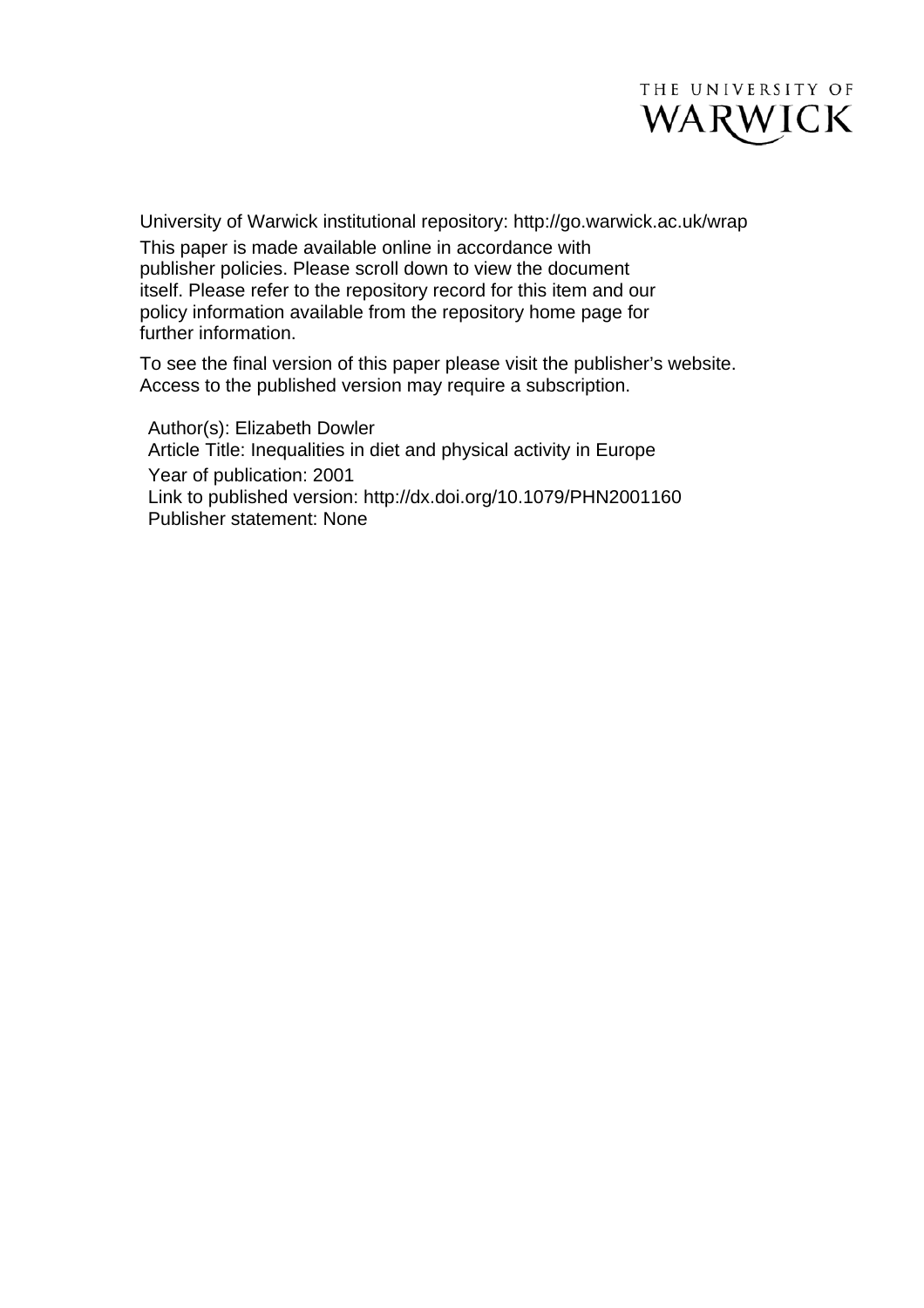# Inequalities in diet and physical activity in Europe

# Elizabeth Dowler\*

School of Health and Social Studies, University of Warwick, Coventry, CV4 7AL, UK

# Abstract

The contribution of food, nutrition and physical activity to inequalities in health across Europe is largely unexplored. This paper summarizes cross sectional survey data on food patterns and nutrient intakes, and briefer data on physical activity, by various indicators of socio-economic status for countries across Europe. Factors are examined which underlie the outcome data seen. These include structural and material conditions and circumstances which contribute to excluding sociodemographic groups from participating in mainstream patterns of living. Trends in social and economic conditions, and their implications for nutritional and physical wellbeing are briefly outlined.

Keywords **Inequalities Poverty** SES Nutrient intakes Food access Physical activity Europe Diet

#### Introduction

'... social and contextual pressure make the exercise of individual choice more difficult for some people than others. This is inequitable. If this inequity results in their making choices which may lead to ill health, there is a duty to address this as an avoidable inequality.  $[...]$ Inequalities resulting from certain lifestyle behaviours, although classed as avoidable, are only so if the circumstances in which such choices are made are understood. To change such behaviours requires attention to these circumstances and action from national and local government<sup>1</sup>.

Inequalities in health and wellbeing have risen in the public and research agenda in many countries over the last decades. Measurable differences in health profiles and mortality outcomes between groups, defined in various ways, within and between countries, have been widely documented (almost every issue of a journal such as European Journal of Public Health, or the Journal of Epidemiology and Community Health, now contains one or more articles on health inequalities), and the processes by which such inequalities are created and maintained, have been examined<sup>2-4</sup> Strategies to tackle inequalities have been reviewed at national and European levels $5-8$ .

Among the causes and potential areas for policy responses are nutrition, diet and physical activity. Their role in contributing to inequalities in health has been examined in a number of studies and reviews $9-13$ . There is as yet no overview of the variation in nutrition and diet, or in physical activity, by socio-economic factors for all EU member states. However, many who work with low income households, whether in the statutory or voluntary sectors, and those who carry out research at national or

subnational levels, have investigated conditions for such families in relation to food. A number presented findings at an AGEV (Arbeitsgemeinschaft Ernährungsverhalten e.V.: `Working Association for Nutrition Behaviour') conference on Poverty and Food in Welfare Societies in  $1995<sup>14</sup>$ . The WHO European Office recognized the role that food inequality plays in contributing to mortality in the region in the meeting of representatives from WHO member states in November 1999<sup>15</sup>, and in the forthcoming Action Plan for Food and Nutrition Policy<sup>16</sup>. There has perhaps been rather less focused work on physical activity, and the barriers to participation among low income groups.

This paper is a review of current understanding about food, nutrition and physical activity in relation to inequalities in health, and includes summary and interpretation of some of the data as could readily be found. It was written in the context of work on implementing food based dietary guidelines, to highlight key issues in addressing inequalities. It is also intended to stimulate further research, both to establish the existence and patterns of inequalities, and to generate better understanding of the reasons for observed associations.

## The role of diet and nutrition, and physical activity, in health inequalities

Diet and physical activity are frequently mentioned under the rubric 'lifestyle factors' associated with health inequalities. Put briefly, most surveys show that those who are poorer in material or social conditions, are likely to eat less healthily and take less exercise; they are probably also more likely to smoke. All these, it is argued, contribute to 'unhealthy lifestyles', which in turn generate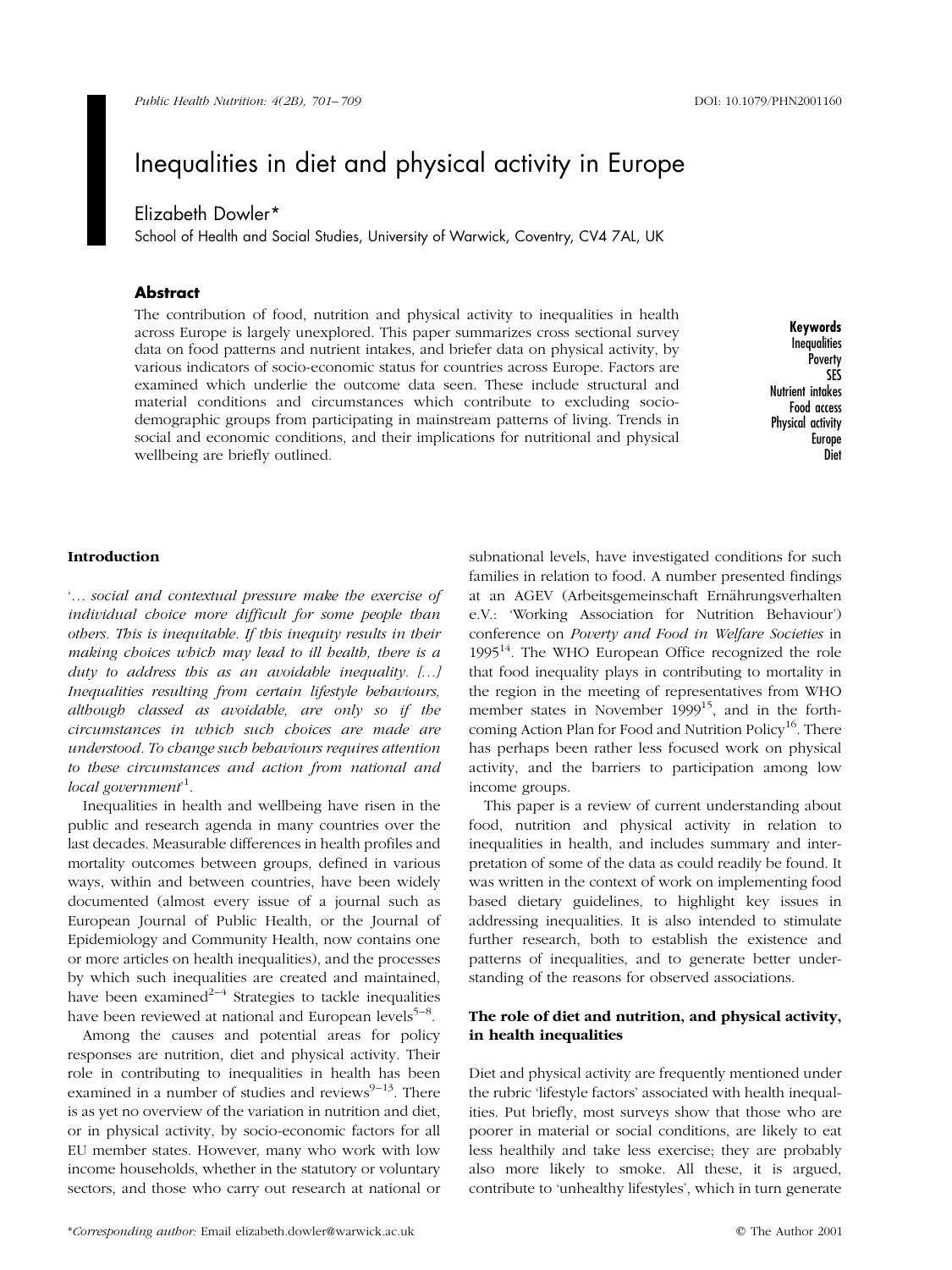the inequalities observed in morbidity and mortality from a wide range of causes. The implication is that people are able to exert personal choice over what they eat, or whether they walk/cycle or undertake active exercise, rather than leading a sedentary life, and that the role of those implementing health promotion is to encourage or enable them to make 'the right' choices. However, research from the food/social policy or sociological perspectives challenges this notion of individualist control as being too narrow and misleading in terms of policy responses. In practice, choices in relation to food and activity are not solely individual matters, unconstrained by family, neighbourhood or material conditions. The evidence is that structural and social issues, such as the amount of time and money people can devote to pursuit of good food and active living, the cost and accessibility of each of them, the physical area where households are located, and the general social circumstances of the lives of those classified as lower classes by whatever indicators, constrain and govern choice to a considerable extent. Furthermore, outcomes such as birth weight and child growth (which are not covered here) or obesity (which is mentioned only briefly) are also conditioned by material circumstances and the cumulative impact of childhood and adulthood experience.

The implications for professionals and public alike in making use of food-based dietary guidelines are profound. The focus of attention needs to be firstly, on accessibility, affordability, practicality. Secondly, there is the challenge of relevance and motivation: how to enable participation and ownership of practices and activities whose purpose is often future wellbeing, as well as present pleasure, for those whose main focus is survival, both of the household unit, and in terms of daily living. Finally, there are issues of social justice and inclusion, particularly in relation to food: policy intervention readily focuses on community based projects, which rely on selfhelp and/or volunteering, or the distribution of free or cheap food through building based outlets, from surpluses generated within the national or international food system. Both are widely used in the United States and Canada to address food inequalities. Food-based dietary guidelines could readily be used to guide and assess their contributions. Further debate will be essential on whether this represents the kind of society we would want to see perpetuated across Europe in the new century.

Three years ago we (Dowler and Dobson) presented an overview of nutrition and poverty in Europe at a Nutrition Society meeting symposium on nutrition and poverty in industrialized countries $17$ . In brief, we reviewed the definitions of poverty in use in Europe and the part nutrition plays in operationalizing them, and summarized data on numbers and conditions of those living in poverty at the time, and such nutrition data as we could find. Research since then in the health inequalities field has developed along a number of directions. For instance, there is more on spatial examination of inequality, in term of social conditions and health outcomes<sup>18</sup>; much more is being published on life course analysis<sup>19</sup>; and the relationship between social organization and engagement in social life and networks, and health is being investigated $^{20}$ . In all these food, diet and physical activity play a part. The potential for explaining health differentials and in contributing to policy solutions may be considerable.

This paper again summarizes such survey data as are to hand of food patterns or nutrient intakes in terms of various socio-economic indicators across Europe. Data on birthweight, or breast-feeding practices are not included, although both are known to be inversely related to social class. There are fewer data available on physical activity in relation to socio-economic indicators. It has been harder to obtain the information needed to interpret the wider, structural reasons for the outcome data found. Details of the balance of living costs and expenditure in different household types at risk of ill-health, on the physical and social circumstances typically faced by such households, or the implications of trends in retailing, transport or housing policies, are less easily found and less readily generalizable between countries. I have therefore summarized the situation as I understand it for the UK, with pointers to parallels in other European member states. The UK is well known for having more extreme levels of poverty and greater increases in inequality than elsewhere in Europe, although other countries, such as Norway, Sweden and Germany, have experienced rising inequality in recent years $^{21}$ . Nonetheless, some of the economic forces producing income inequality apply throughout Europe. The implications for health inequalities are under review; to my knowledge few are examining in detail the consequences of the forces generating inequalities for food, nutrition and physical activity, across Europe<sup>22,23</sup>.

## Indicators of food, nutrition and physical activity across Europe

#### Sources of data

Nutritionists usually use indicators of food patterns or nutrient intakes at household or individual level as outcome measures of the process of acquiring food. The main data source used for food in this instance was a recent review of research on food habits in 15 European Countries, published by the National Public Health Institute of Helsinki. This review drew on national dietary surveys, household budget surveys, including that from the Data Food Networking (DAFNE) initiative; and health behaviour surveys. This material is supplemented by additional national and sub-national surveys of food habits and nutrient intakes which were not included in the Helsinki group's review. The sources for physical activity and obesity were largely papers from a pan-European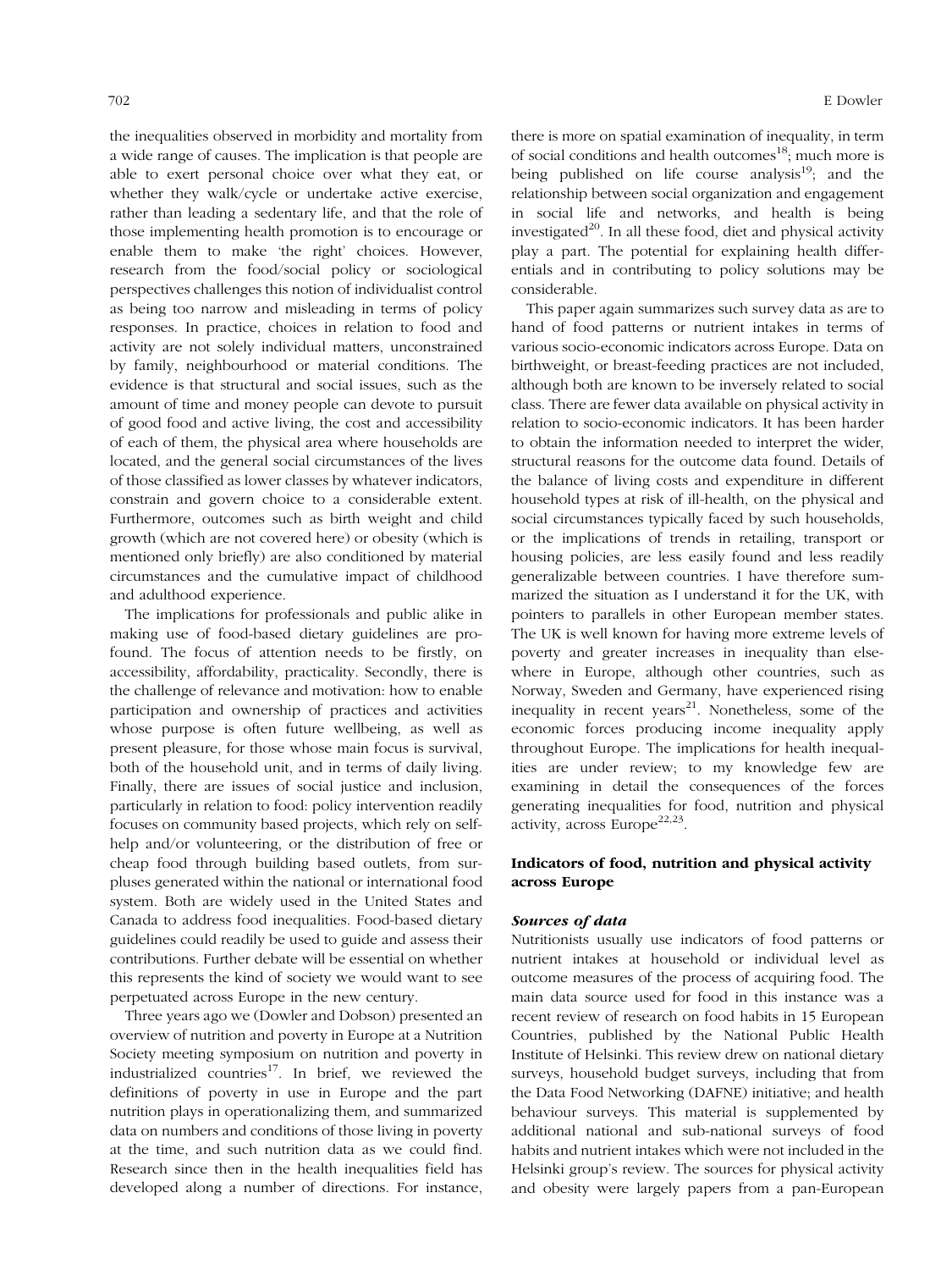questionnaire survey on consumer attitudes to physical activity, body weight and health, by the Institute of European Food Studies.

These surveys use different indicators, not only of food and nutritional outcomes (nutrient data come from weighed intakes, Food Frequency Questionnaires, and household expenditure surveys), but also of socioeconomic status (SES). Few countries publish data by income group (the UK National Household Food Consumption and Expenditure survey is an exception); income is not generally perceived as a useful social indicator for 'lifestyle' surveys or cross country comparisons because it is hard to measure and interpret systematically for individuals or households, between countries and over time. Nonetheless, income itself is likely to be an important indicator for predicting health or mortality differentials $24$ . Some surveys use indicators derived from occupational social class, which again can be difficult to interpret across countries, and may omit those not economically active, whether retired, students, or permanently or temporarily unemployed. Defining household SES in terms of income or occupation of household head also hampers measuring or interpreting gendered or parent/child inequalities in behaviour. Intrahousehold distribution is not discussed in this paper, although it is not unimportant in relation to food. There is evidence from the UK and elsewhere that parents/ women go without food, or without specific items (such as meat, or fruit) in order to meet the needs of children/ men, particularly where budgets are tight<sup>25,26</sup>. Many surveys use educational level of household head as proxy indicators of social and economic circumstances, which means males and females can be classified separately, although the relation between income and educational level is not constant between men and women: in the EU15 pay differences increase with the education level<sup>27</sup>. Advantages of using education level as a proxy indicator of SES are that an individual's level is likely to remain more constant over time than their income or occupation, and, despite skewed population distribution, education can be measured on an ordinal scale. For these reasons the Helsinki review used education level where it was available, and income or occupation where it was not.

### Findings on diet and nutrition

The Helskinki review employed systematic qualitative classification and tabulation, with limited meta-analysis of food groups and energy intakes. The survey took in 33 national studies from 15 countries in Europe, including four from Eastern Europe. Of these studies, 13 were dietary surveys, nine were household budget surveys, and 11 were health behaviour surveys. Details of the methodology are given in the published report<sup>28</sup>. Patterns of food intakes, unsurprisingly, were different both between countries and regions of Europe. However, the

general picture was that those with higher levels of education tend to consume more fruits and vegetables, vegetable fat, low fat milk products and cheese, and less meat, than those with lower education levels, particularly in the northern and western countries. The differences in fat consumption were equivocal (no significant relationships in the qualitative analyses; in the meta-analyses, there was a tendency that those with higher education had lower energy adjusted intakes of fat, and higher alcohol intakes, than those with lower education). Given the likely biases from potential under-reporting and nonresponse, the authors considered the differences between SES groups were probably larger in reality than reported.

The Helsinki review, currently published DAFNE  $data^{29}$ , and surveys from Spain, suggest that the relationship between socio-economic status and fruit or vegetable consumption is less predictable in the southern Mediterranean countries. Those with higher education, or with higher SES, may consume less than those with lower SES of food groups regarded as traditional – which is the case for fresh fruits, fresh vegetables and possibly vegetable oils. However, recent findings from the European Prospective Investigation into Cancer (EPIC) group in Spain suggest fruit and vegetable intake does increase with education level: that is, those of higher SES eat more fruit and vegetables than those with lower  $SES^{30}$ .

Other reviews of food patterns and nutrient consumption conclude that there is more variation by SES in food than in resulting nutrients (again, perhaps unsurprisingly, for most nutrients are found in a variety of foods, and most foodstuffs contain many different nutrients). For instance, Prättälä found that, in Nordic countries, higher social classes consume more fruit, vegetables and cheese than lower social classes, but that there were few differences in macro-nutrient intakes $31$ . Hupkens and colleagues, in a study across northern European countries, found an inconsistent association between education level and consumption of fresh fruit and vegetables: a positive association in the Netherlands and one region of France, a trend in Germany and no association in Belgium<sup>32</sup>. Findings from the Norwegian Women and Cancer Study showed that years of education and income were both significantly negatively related to percent energy from fat, and positively related to dietary fibre density and to intake of fruit and vegetables  $33$ . These associations were not as strong as those with age (older women ate healthier diets), and whether or not the women smoked or undertook physical activity. In common with findings in many other surveys, a less healthy diet was consumed by smokers than by those who had given up or never smoked; smoking in most countries is strongly inversely related to social class. Physically active women tended to eat more healthily.

There have been a number of surveys in the UK in addition to the National Diet and Nutrition Survey of Adults, whose data were used in the Helsinki review.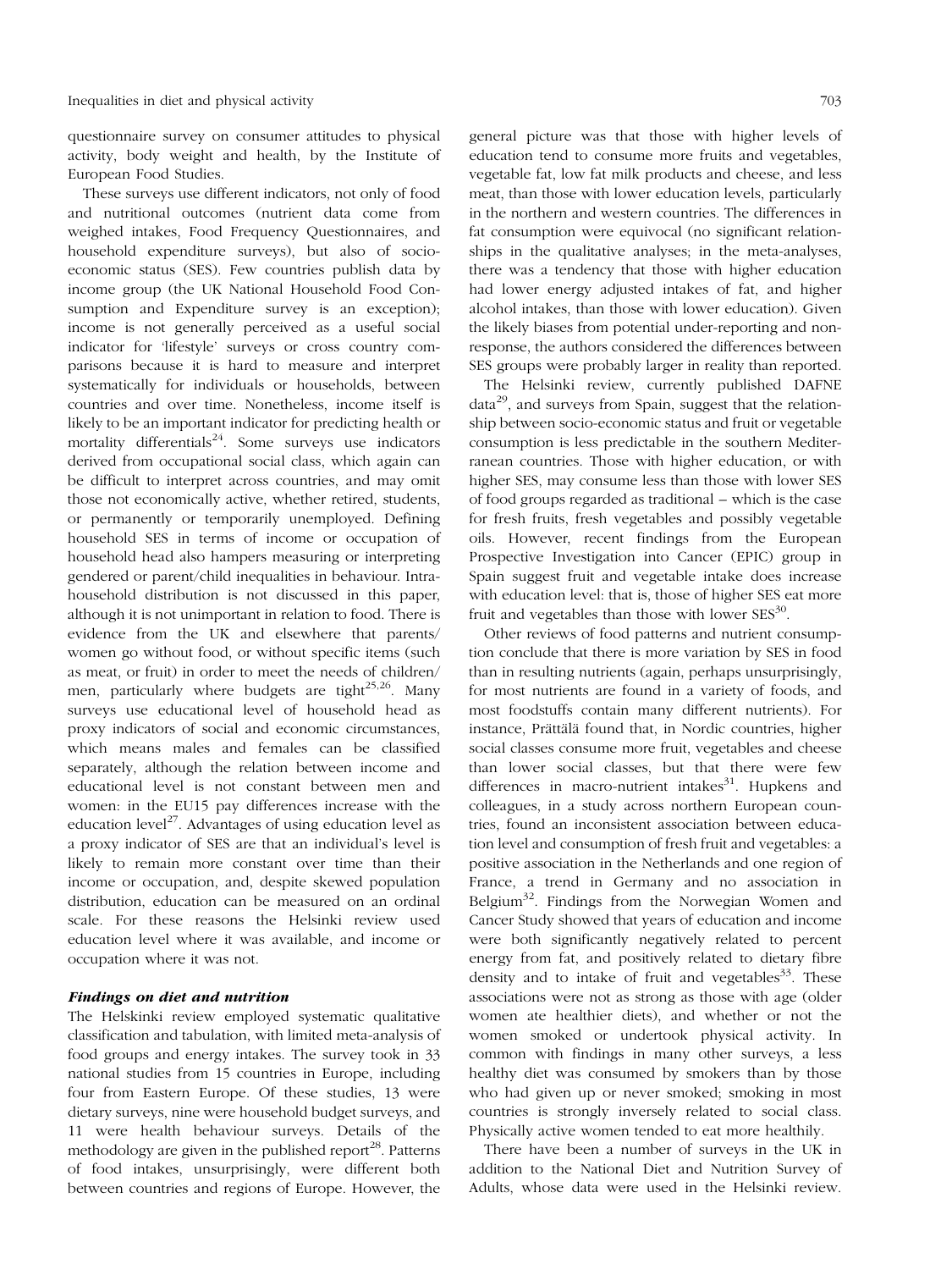| Nutrient (se)        | Poverty index $= 0$<br>$n = 59$ | Poverty index $= 1$<br>$n = 35$ | Poverty index $= 2$<br>$n = 24$ | p value ANOVA |
|----------------------|---------------------------------|---------------------------------|---------------------------------|---------------|
| Protein %RNI         | 158 (6.2)                       | 143 (6.5)                       | 127 (7.6)                       | < 0.02        |
| Total fat g          | 83 (3.5)                        | 77 (4.2)                        | 70(5.1)                         | ns            |
| Iron %RNI            | 90(4.5)                         | 66 (4.3)                        | 56 (4.6)                        | < 0.0001      |
| Calcium %RNI         | 111(5.6)                        | 93(5.7)                         | 83 (7.6)                        | < 0.01        |
| NSP %EAR             | 66 (4.6)                        | 54 (6.9)                        | 44 (8.1)                        | $<$ 0.001     |
| Zinc %RNI            | 122 (5.9)                       | 106 (6.0)                       | 96 (7.7)                        | $<$ 0.02      |
| Folate %RNI          | 114 $(6.4)$                     | 83 (4.3)                        | 76 (6.5)                        | < 0.0001      |
| Vit C %RNI           | 149                             | 101                             | 74                              | $<$ 0.002     |
| Vit A (ret.eq.) %RNI | 129                             | 99                              | 79                              | < 0.03        |
| Vit E %safe intake   | 188                             | 168                             | 148                             | ns            |

Table 1 UK lone parents: adequacy of nutrient, fat and nsp intakes, by the material poverty index<sup>\*</sup>

\* Poverty Index: those in categories A or B, or in both.

Category  $A =$  those in local authority/private rented housing, with no job, no holiday, for more than 1 year.

Category  $B =$  those with rent/fuel automatically deducted from benefits or paid through key meter

Poverty Index:  $0 =$  not in either category;  $1 =$  in one category (A or B) only;  $2 =$  in both categories (A and B)

 $NSP =$  non-starch polysaccharide; ret.equiv.  $=$  retinol equivalent; na  $=$  not applicable

Figures shown are the arithmetic mean of nutrients and % RNI (reference nutrient intake), % EAR (estimated average requirement) or % safe level; except fat, for which g/day are given. Standard errors are given in brackets, taken from ONEWAY or ANOVA. For vitamins A, C, and E, the geometric mean is shown and no standard error can be presented. (Data from Dowler and Calvert<sup>39</sup>)

National surveys of nutrition and diet, using weighed intakes, in different age groups, have used a variety of SES indicators (but not level of education). They have shown that older people, school children and pre-school children from manual social classes, or households claiming state benefits, or (children) from lone-parent families, have much lower intakes and blood levels of most vitamins and minerals than those not in these circumstances $34-36$ . The annual National Household Food and Expenditure Survey (household budget) shows intakes of vitamin C, folate, iron, zinc, and magnesium are well below reference levels in those with incomes below £150 a week (the lowest income cut-off), or in households with more than three children, or headed by a lone parent<sup>37</sup>. Intakes among the poorest fifth of families has declined over the last 15 years: vitamin C by 23% and  $\beta$ -carotene by  $47\%$ <sup>38</sup>. Patterns of food intakes mirror the findings from surveys elsewhere: those in lower SES eat less fresh fruit and vegetables, lean meat, wholemeal products or fish, than those in higher SES.

These are all rather `broad brush' surveys. An in-depth survey of food and nutrition among those known to live on low incomes and likely to be living in difficult neighbourhoods, namely lone-parent households, showed marked differences in food patterns and nutrient intakes between those in receipt of state benefits (which are at minimal subsistence levels) and those who were in employment, albeit for below average wages<sup>39</sup>. Furthermore, many of those who claimed state benefits had been doing so for more than a year, and were consequently in arrears for payment of rent or fuel bills. Parents in these financial circumstances had very restricted diets indeed, with hardly any fruit or fresh produce at all; their intakes of vitamins A, C, iron and calcium were nearly half those of parents not living in such circumstances $^{40}$ . The intakes of smokers were even lower, although it was only the diets of poor smokers that were significantly below reference levels. These data are shown in Tables 1 and 2. Children's diets were less affected, which suggested that parents were successfully protecting their children's diets from the consequences of poverty.

Few large scale surveys collect information on the length of time people have lived in current circumstances, the immediate geographical area, or their general financial situation, yet it is clear from the lone-parent household survey that duration and geography are

Table 2 Lone parents: % dietary reference values for iron, folate, vitamin c and nsp intakes of smokers and non-smokers by the material poverty index\*

| <b>Nutrients</b>  | Smokers/non-smokers | Poverty index 0<br>$(n = 15/44)$ | Poverty index 1 and 2<br>$(n = 30/29)$ | ANOVA p values       |
|-------------------|---------------------|----------------------------------|----------------------------------------|----------------------|
| Iron $(%$ RNI)    | <b>Smokers</b>      | 73                               | 58                                     | Poverty $p < 0.0001$ |
|                   | Non-smokers         | 96                               | 66                                     | Smoking $p < 0.01$   |
| Folate (% RNI)    | <b>Smokers</b>      | 102                              | 72                                     | Poverty $p < 0.001$  |
|                   | Non-smokers         | 119                              | 89                                     | Smoking $p < 0.05$   |
| Vitamin C (% RNI) | Smokers             | 123                              | 62                                     | Poverty $p < 0.07$   |
|                   | Non-smokers         | 159                              | 130                                    | Smoking $p < 0.002$  |
| $NSP$ (% EAR)     | <b>Smokers</b>      | 63                               | 44                                     | Poverty $p < 0.001$  |
|                   | Non-smokers         | 67                               | 56                                     | Smoking NS           |
| NSP (total $q$ )  | Smokers             | 11.4                             | 7.9                                    | Poverty $p < 0.001$  |
|                   | Non-smokers         | 12.1                             | 10.1                                   | Smoking NS           |

\* For explanation of abbreviations, see Table 1.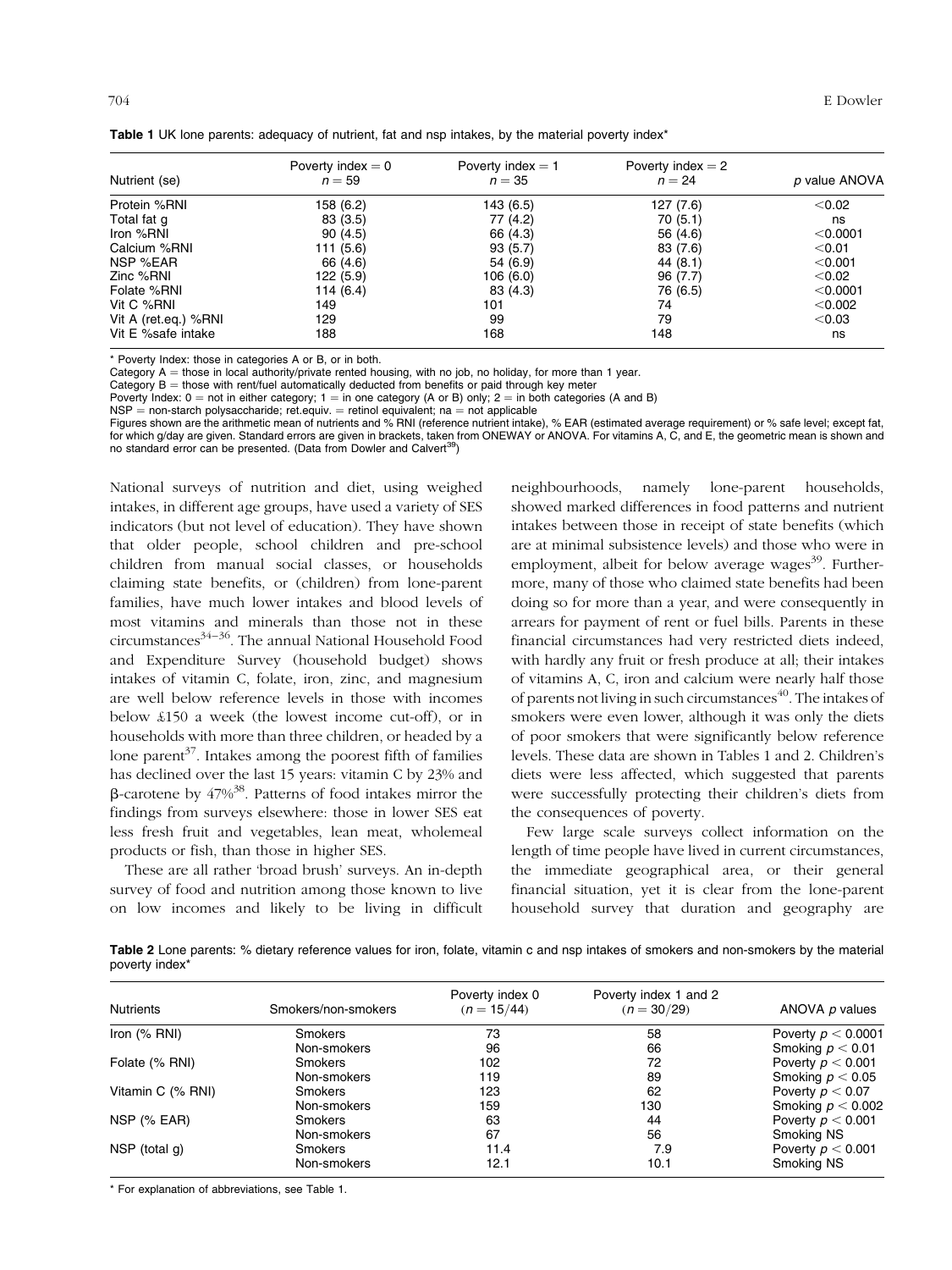important in interpreting the outcome data  $-\text{ in this}$ instance, on nutrition and food. There have been a number of other small scale studies in the UK and elsewhere, which have shown similar food and nutritional outcomes for people living on state benefits or low incomes for some time $41-44$ . These surveys also show that food patterns can be very different from those in betteroff households: meals are missed, and people rely on snacks, sometimes with cigarettes to dull hunger. The range and variety of foodstuffs is greatly reduced so the food base is considerably less diverse.

#### Findings on physical activity and obesity

There are few surveys across Europe of physical activity which clearly separate domestic or work related activities, as well as leisure or taking part in exercise. This makes interpreting national data sets in relation to SES difficult. A National Fitness Survey in England found that while inequalities in all levels of physical activity were less straightforward when examined by social class based on occupation, clear differences were evident in relation to education, housing tenure and employment indicators. Those with higher education levels, or owner occupiers, were more likely to be moderately active<sup>45</sup>. Higher proportions of unemployed men, and to some extent women, were sedentary and lower proportions regularly active, than those in employment<sup> $46$ </sup>. Professional people were twice as likely as unskilled manual workers, or the economically inactive, to take part in sports or other leisure time physical activities. The differences in overall activity levels between SES by occupation are much smaller in men, both because some in lower social classes have manual jobs and a minority were above average in their frequency and intensity activity level, mostly through their work, and because many with lower SES do not own cars, so walk, cycle or make more use of public transport. Among women there was no sub-group in the manual classes who undertook frequent vigorous activity. For both men and women, some of the differences by occupational SES were explained by different age profiles in the groups: there was a higher prevalence of older people in the manual groups, and the intensity and frequency of vigorous activity declined sharply among those aged 55–74 years.

In school children, similar associations with SES have been observed, in that children from lower SES report taking less exercise on average than other children, and in the UK and Germany at least, undertake less physical activity outside school $47,48$ . In the UK, there were few differences by SES in participation in school sports $49$ .

In several of the surveys mentioned earlier body mass index (BMI), which is bodyweight (kg) divided by height  $(m<sup>2</sup>)$ , was also measured and used as an indicator of obesity. An inverse relationship between SES and obesity has often been observed in women; the relationship in men, less clear in earlier reviews<sup>50</sup>, seems now in Europe to be similar to that in women. In the pan-EU consumer survey, in which BMI was calculated from subjects' own reported height and weight, there was a strong association between levels of obesity and SES (education levels). Obesity was more prevalent among the older age groups for all levels of education, especially amongst those with the lowest levels of education, and particularly among women<sup>51</sup>. The same survey suggested that those who were older and with only primary education were the least likely to take part in physical exercise, and were also the least likely think such activity necessary for health. The evidence was that, when not at work, the lowest SES groups spent more time relaxing rather than active, although they were also more likely to have physically active jobs<sup>52</sup>. The relationship between SES, physical activity and obesity is discussed in some detail in the paper.

A recent longitudinal study in Sweden examined the relationship with age and SES (education level) in more detail, to clarify the confounding effect of ethnicity (defined by country of birth) while adjusting for exercise and smoking<sup>53</sup>. SES and ethnicity were independently related to increased BMI, as was not taking exercise, adjusted for smoking, in men and women. The relationship was graded for men; only low status women had higher BMI.

#### Interpretation of findings on food and nutrition

We would expect that what people eat, and how they eat it, would vary across social classes, region and nations, and by gender and age. In the literature and at the AGEV conference referred to above, this diversity in food choice and patterns is observed to remain even when resources available to the household or an individual are limited. Nonetheless, it is remarkable how consistently national survey data show similar findings across very diverse societies in terms of differences in food patterns and nutrient intakes by socio-economic conditions. [People with lower SES consume nutrients from a less diverse food base: they eat monotonous diets with little variety. There are few differences in energy, protein, fat or carbohydrate by SES, but often marked differences in micro-nutrient intake and status.]

Most of the data reviewed are static, cross-sectional surveys; few have attempted to analyse trends over time by SES or for particular groups such as lone parents or older people without occupational pensions. In some respects, that is an indictment of the nutrition profession ± perhaps so concerned with measuring what people do and think about food, and trying to find ways of changing both, that on the whole they have not looked at how people manage when their social and economic circumstances deteriorate. This deterioration comes about in different ways in different places and times, which is one reason it is hard to interpret the general, national level findings in a useful way for policy.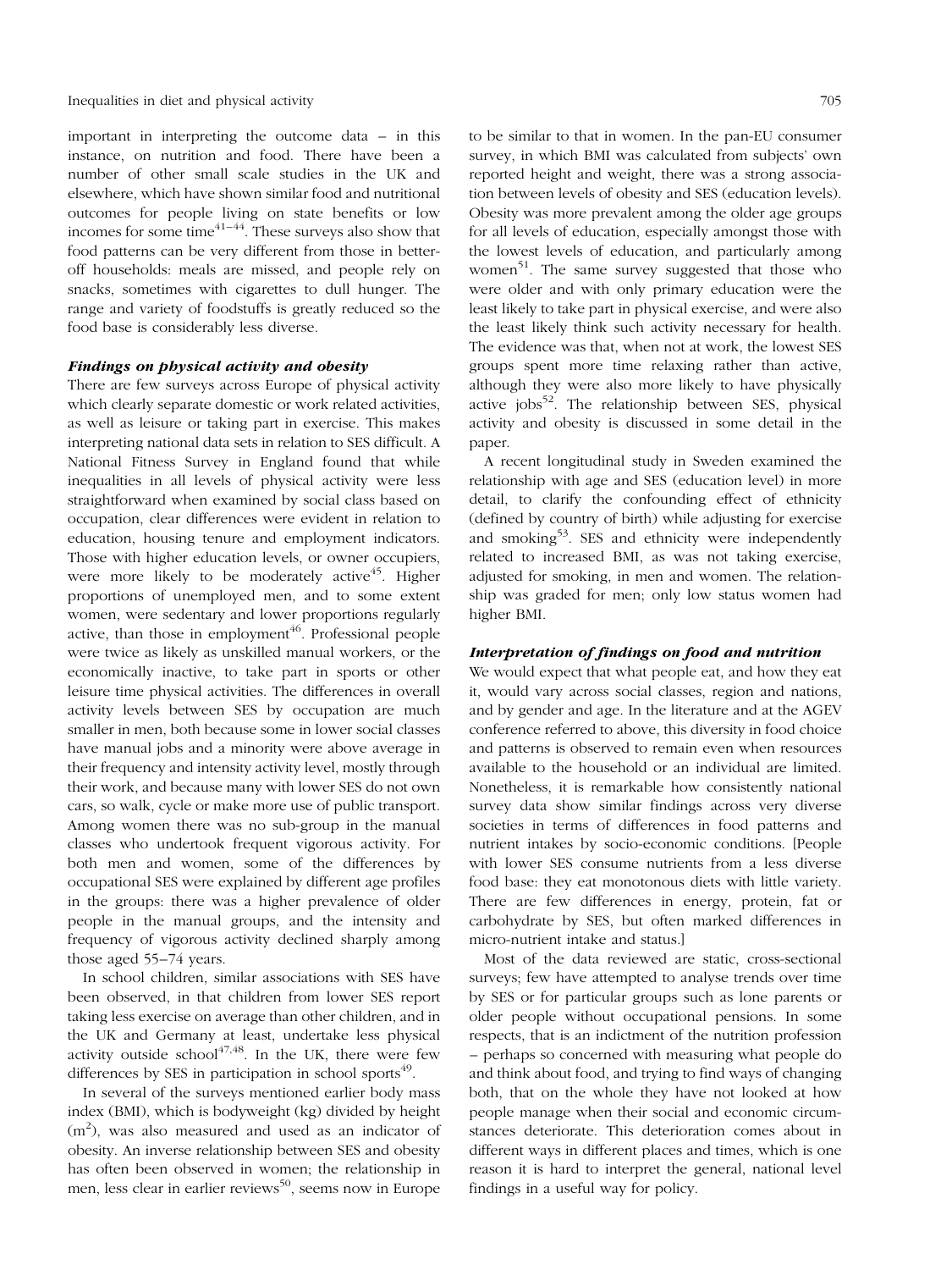However, there are striking similarities across cultures and societies in how people live when they are poor. One common finding is that people end up in physically poorer environments: in low quality housing, which is crowded or damp, with limited domestic equipment; in residential districts with inadequate infra-structural support; low access to shopping facilities and insufficient public transport, which affects the poor more because they are least likely to have cars. In the UK, for instance, policy on housing and planning has combined over the last two decades to concentrate many who are poor in local authority housing in inner cities, especially older industrial areas, and peri-urban estates, where major sources of employment have closed. Shops and banks have withdrawn from these places, partly because the inhabitants spend little, and partly because of retail concentration in out-of-town and large superstores $54,55$ . In many places, the poorest have to use discount stores, which may carry more limited ranges and little fresh produce, or small local supermarkets and corner shops, whose operating margins are such that their food is often relatively expensive. Food budget studies, using prices typical of a major supermarket, show that a healthy food basket would cost a much higher proportion than could possibly be spent from benefit income<sup>56</sup>, particularly if the higher costs typical of the shops generally found where poorer people live are used $57$ . Not all the poor live in poor areas, and some have reasonable access to cheaper shops, but the role of food access in generating the differentials in nutrient intakes and food patterns needs further investigation and policy response<sup>58-61</sup>.

Differences of culture and practice need to be understood to interpret the findings<sup>62,63</sup>. The limitations of an approach of `unwise lifestyle choice' has already been discussed: that those who are poor, for whatever reasons, somehow choose to live in ways which damage their present wellbeing, or fail to invest in future health. One additional response which is often claimed is that people cannot, or do not, budget or cook properly. The evidence that either makes a substantial contribution to the food or nutrient differentials described is equivocal. In the UK at least, those living on low incomes are very skilled at budgeting, of necessity, to keep the household intact<sup>64</sup>. Food is often the only flexible item of household expenditure: where money is tight people put a higher priority on paying bills than buying fruit<sup>65</sup>. Spending priorities and patterns will vary from country to country, but it is likely that parallels with UK experience will be found elsewhere in Europe. Surveys of cooking skills have found that, on the whole, it is the middle classes rather than the poorest, who spend less time preparing food, relying more on ready-prepared dishes<sup>66,67</sup>. Campaigns to improve cooking skills and confidence among those on low incomes have reported some success, but only among households where their lack was already a significant problem<sup>68</sup>.

## Interpretation of findings on physical activity

The main structural barriers to walking and cycling relate to safety, attitudes and unpleasant environments: fear of traffic or damaged pavements/road surfaces; bad weather; risk of theft or abuse; social group attitudes; and  $cost^{69}$ . Those on low incomes may not be able to take up leisure physical activities because they do not live where sports centres are sited, or lack transport or sufficient spare cash to use them. Where potential activities are free or cheap, people may still live in places where crime rates, or the risk of crime, are inhibiting. People with disabilities, who may be living on low incomes, are also less likely to take part in physical activities.

All these factors have implications for policy responses. Developing appropriate group physical activity programmes can promote social interaction and reduce isolation; focusing activity schemes on groups such as young offenders can tackle boredom and alienation, as well as reducing local crime rates $\frac{70}{10}$ . As with food access problems, strategies can be designed to improve the physical environment, transport, community safety and mobility (people could walk or cycle to decent shops) and develop real opportunities for recreation in difficult environments (such as deprived inner city areas, or isolated rural communities). The UK Allied Dunbar National Fitness Survey recommended targeting by type of area and housing, rather than simply by social class, since the differences in activity levels between groups were small.

## Social trends across Europe and their implications for inequalities in food and nutrition

In a brief review there is no space for a full account of social trends within and between European countries producing inequalities in social conditions, and increasing numbers living in poverty. In 1993 there were almost 23 million poor households in EU12, containing about 57 million people<sup>71</sup> (these figures are produced by Eurostat, using Purchasing Power Parities (PPP) to convert national currencies into monetary units with the same purchasing power so that inter-country comparisons can be made; the poverty threshold used was 50% of average equivalised net monthly income); of these, 13 million were children (20% all children in the EU). The most common household type defined as poor contained a single person over 65 yrs, but the risk of being poor was highest for lone-parent households. Indeed, increasing poverty in Europe is attributed to instability of family life, along with unemployment, homelessness and migrancy asylum seeking. These are the trends cited as causing the 'new' poverty, which is experienced by the able-bodied of working age, some of whom are in the labour market<sup>72</sup>. As we said in our previous paper, spells of unemployment or as a lone parent do not necessarily lead to poverty: it depends what income sources are available, how quickly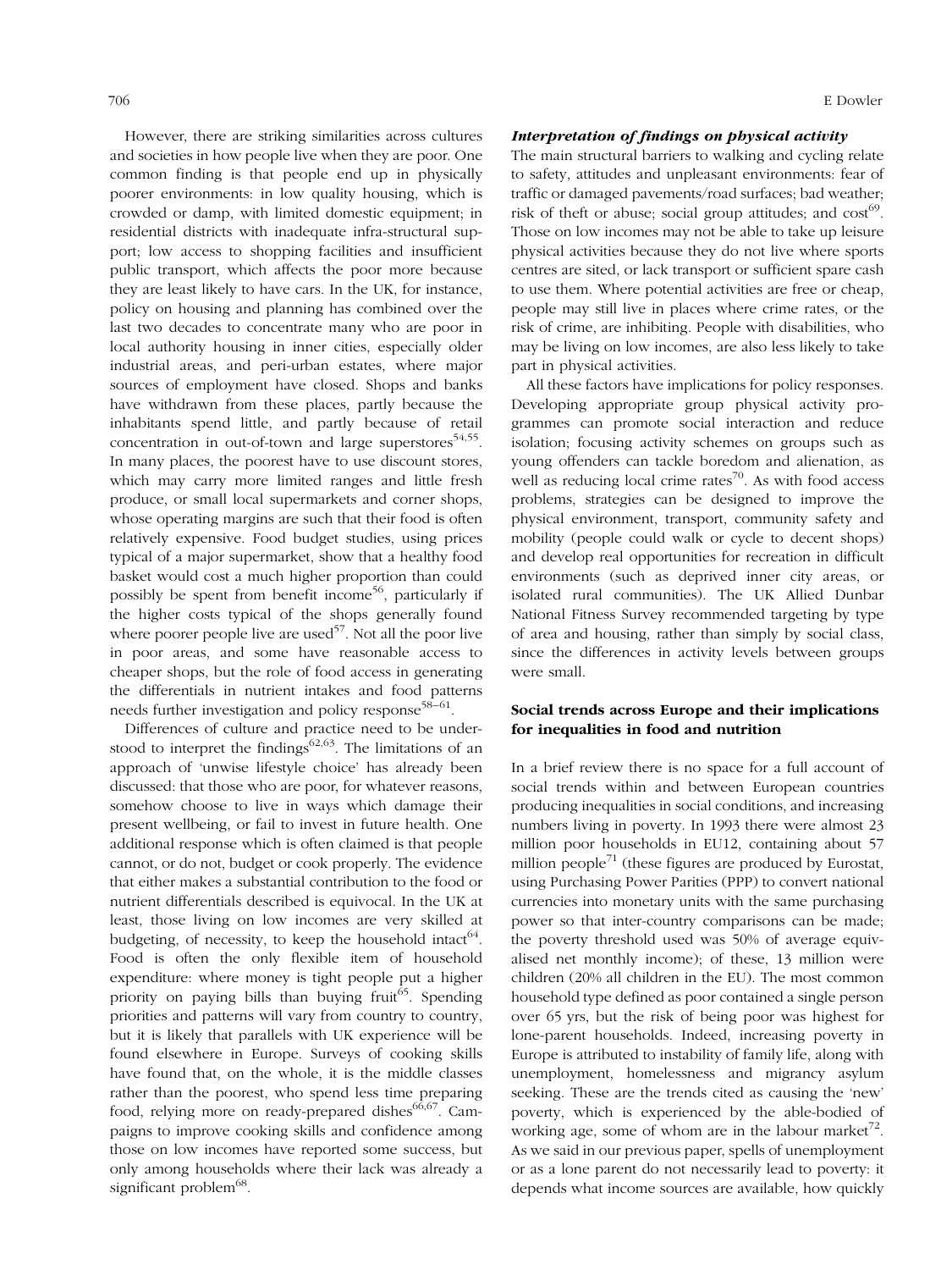people are re-employed or repartner. Social protection measures and their implementation vary throughout Europe, but the increase in unemployment over the last 18 years has produced a growing proportion of unemployed people not covered by contributory benefits and ever larger numbers needing a minimum income from social security payments. The need to control budget deficits and inflation has led many EC member states to reduce social welfare programmes when demand for them is rising, either because social insurance cover has expired, or because employment records were insufficient to qualify.

One implication of these trends is that nutrition surveillance systems need to be structured so that conditions and outcomes in households at risk of poverty and inequality can be measured and monitored. This is quite a challenging requirement for survey design<sup>73</sup>. Furthermore, those who work on area social regeneration strategies, or in health or community development projects need to collaborate with public health nutritionists in problem definition and identification of solutions.

There is considerable interest in initiating community or school based food projects to address problems in low income areas of food access, skills and decline in `social capital'. These are currently being promoted by the voluntary and government sectors alike, sometimes with support from the private retail or farming sectors, as a contribution to reducing inequalities<sup>74-76</sup>. Community initiatives can help to overcome social isolation, give people a sense of worth and control of their own health and welfare, as well as improving food access and promoting healthier eating. The former aspects of community projects have often been overlooked; they are difficult to evaluate and value. A recent review of how food projects work, and factors affecting sustainability, highlighted the difficulty of systematically characterizing community initiatives over activities, management structure or approach, or of predicting measurable nutritional outcomes<sup>77</sup>. The policy implications identified were that professionals, volunteers and local people need training and flexible, realistic support; committed back-up; and access to funding that is not merely short-term. However, the problem of health and social inequalities cannot be solved by community led initiatives alone. Where local people participate fully in problem identification, strategy formation and implementation, serious challenges are posed to the direction of mainstream initiatives by local and national governments<sup>78</sup>.

Entitlement to and levels of social security for those without work, and minimum wages for those with, become increasingly important in determining the numbers of people living on low incomes, who may or may not also fall into the category defined as 'poverty'. One potential role of food-based dietary guidelines is in contributing to budget standard studies, which lead to generation and updating of minimum income standards<sup>79</sup>. These can then legitimately be based on requirements for appropriate food for public health $^{80}$ .

Conditions of living for those who are homeless, migrant, refugees or asylum seekers vary considerably across member states. Increasing numbers of people make use of food banks throughout Europe; that is 'a centralized warehouse or clearing house registered as a non-profit organization for collecting, storing and distributing surplus food, free of charge, to front-line agencies which provide supplementary food and meals to the hungry<sup>81</sup>. In countries such as France, where no national nutrition survey data exist, or Canada or the US, where usage is widespread, patronage or numbers using food banks are used as a proxy indicators of inequalities in nutrition<sup>82 $-84$ </sup>. There is a strong tradition of promoting the use of food banks in the US and Canada as a strategy for dealing with inequality. The approach seems to be spreading in Europe, with the proliferation of such institutions. Recent publications highlight the need for wider discussion on the social acceptability of food banks, which both institutionalize the usage of surplus foods, and potentially contribute to marginalizing problems of hunger in welfare societies<sup>85,86</sup>.

#### Acknowledgements

The author would like to thank Barbara Dobson and Abbey Davies at the Centre for Research in Social Policy, Loughborough University; Kerry Price at the National Heart Forum; Melvyn Hillsdon at London School of Hygiene & Tropical Medicine; Elizabeth Hoinville of Activity and Health Research, for discussions and help in obtaining material during preparation of this paper. She remains responsible for views expressed in it.

## References

- 1 Cornell J, Milner P. Editorial. Journal of Public Health Medicine 1996: 18(2): 127-8.
- 2 Kunst AE, Groenhof F, Machenbach JP. EU Working Group on Socio-economic Inequalities in Health. Mortality by occupational class among men 30–64 years in 11 European countries. Social Science & Medicine 1998;  $46: 1459-76$ .
- 3 Illsley R, Svensson P-G. Health inequities in Europe. Special Issue of Social Science and Medicine. 1990; 31(3).
- 4 Marmot M, Wilkinson RG, eds. Social Determinants of Health. Oxford: Oxford University Press, 1999.
- 5 Machenbach JP. Socio-economic inequalities in health in the Netherlands: impact of a five year research programme. Br. Med. J. 1994; 309: 1487-91.
- 6 Benzeval M, Judge K, Whitehead M, eds. Tackling inequalities in health: an agenda for action. London: King's Fund, 1995.
- 7 Dalgren G, Whitehead M. Policies and strategies to promote equity in health. Copenhagen: World Health Organization, 1992.
- 8 Gepkens A, Gunning-Schepers LJ. Interventions to reduce socio-economic health differences. European Journal of Public Health 1996; 6: 218-26.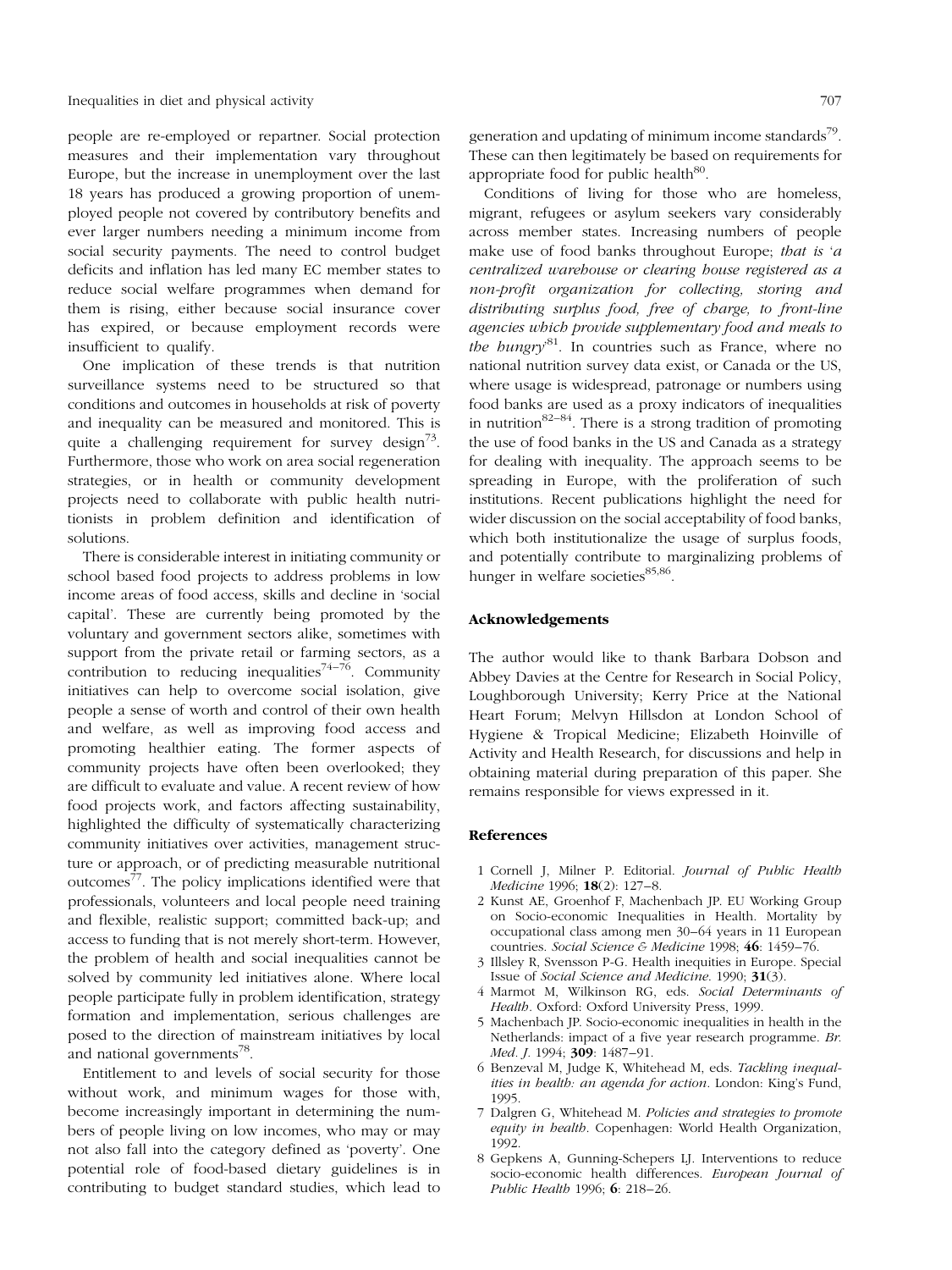- 9 Coggins A, Swanston D, Crombie H. Physical Activity and Inequalities: a briefing. London: Health Education Authority, 1999.
- 10 Davey Smith G, Brunner E. Socio-economic differentials in health: the role of nutrition. Proceedings of the Nutrition Society 1997; 56: 75-90.
- 11 Dowler E, Rushton C. Diet and Poverty in the UK: Contemporary Research Methods and Current Experience. Review and Annotated Bibliography. Report to the Committee on Medical Aspects of Food Policy and Nutrition Task Force, Department of Health. (also published as) London School of Hygiene & Tropical Medicine Public Health and Policy Publication No.11. (ISSN 0962 6115), 1994.
- 12 James WPT, Nelson M, Ralph A, Leather S. The contribution of nutrition to inequalities in health. Br. Med. J. 1997; 314: 1545±9.
- 13 Robertson A, Brunner E, Sheiham A. Food is a political issue. In: Marmot M, Wilkinson RG, eds. Social Determinants of Health. Oxford: Oxford University Press, 1999: 179-210.
- 14 In: Köhler B, Feichtinger E, Barlösius E, Dowler E, eds. Poverty and Food in Welfare Societies. Berlin: Sigma Edition, 1997.
- 15 Robertson A. WHO tackles food inequalities: Europe's first comprehensive Food and Nutrition Action Plan debate, 8-10 November 1999, Malta. Public Health Nutrition 2000; 3(1): 99±101.
- 16 World Health Organization. The Impact of Food on Public Health. Case for a Food and Nutrition Policy and Action Plan for the WHO European Region 2000-2005. WHO Regional Office for Europe, Working Draft 15 May 2000.
- 17 Dowler E, Dobson B. Nutrition and poverty in Europe: an overview. Proceedings of the Nutrition Society 1997; 56(1):  $51-62.$
- 18 Shaw M, Dorling D, Gordon D, Davey Smith G. The Widening Gap: health inequalities and policy in Britain. Bristol: The Policy Press, 1999.
- 19 Power C, Bartley M, Davey Smith G, Blane D. Transmission of social and biological risk across the life course. In: Blane D, Brunner E, Wilkinson R, eds. Health and Social Organization: towards a health policy for the twenty-first century. London: Routledge, 1996: 188-203.
- 20 Blane D, Brunner E, Wilkinson R, eds. Health and Social Organization: towards a health policy for the twenty-first century. London: Routledge, 1996.
- 21 Joseph Rowntree Foundation. Inquiry into Income and Wealth; Volume 1. (chaired by Sir Peter Barclay) York: Joseph Rowntree Foundation, 1995.
- 22 Shaw M, Orford S, Brimblecombe N, Dorling D. Widening inequality in mortality between 160 regions of the 15 European countries in the early 1990s. Social Science & Medicine 2000; 50: 1047-58.
- 23 Lang T. Food and Nutrition. In: Weil O, McKee M, Brodin M, Oberlé D, eds. Priorities for Public Health Action in the European Union. Paris: Vandoeuvre-les-Nancy: Société Francaise de Santé Publique, 1999: 138-56.
- 24 Geyer A, Peter R. Income, occupational position, qualification and health inequalities - competing risks? (comparing indicators of social status). Journal of Epidemiology  $\epsilon$ Community Health 2000; 54: 299-305.
- 25 Wheeler EF. Intra-household food and nutrient allocation. Nutrition Research Reviews 1991; 4: 69-81.
- 26 Dowler E. Women and Food in Poor Families = Focus for Concern? Focus on Women: Nutrition and Health, National Dairy Council, London 1996; also published as Women, food and low income: a cause for concern. Health Visitor 1996;  $69(9)$ : 359-61.
- 27 Statistics in focus: Population and social conditions N 6/1999, in: Bulletin of economic trends in Europe. 7/1999.
- 28 Roos G, Prättälä R, FAIR-97-3096 Disparities group (tasks 4 and 5). Disparities in food habits: review of research in 15

European Countries. Helsinki: National Public Health Institute, 1999.

- 29 Trichopoulou A, Lagiou P, eds. Methodology for the exploitation of HBS food data and results on food availability in six European countries (DAFNE II). Luxemburg: European Communities, 1998.
- 30 Agudo A, Pera G. Vegetable and fruit consumption associated with anthropometric, dietary and lifestyle factors in Spain. EPIC group of Spain. Public Health Nutrition 1999;  $2(3) \cdot 263 - 71$
- 31 Prättälä R. Social Class and Food in the Nordic Countries. In: Feichtinger E, Köhler B, eds. Current research into eating practices: contributions of social sciences. Frankfurt Am Main: AGEV Publication Series Vol 10 (Supplement) 1995:  $16 - 20.$
- 32 Hupkens CLH, Knibbe RA, et al. Sociocultural Determinants of Eating and Drinking Habits: an international comparison. In: Feichtinger E, Köhler B, eds. Current research into eating practices: contributions of social sciences. Frankfurt Am Main: AGEV Publication Series Vol. 10 (Supplement) 1995:  $21 - 5$ .
- 33 Hjartåker A, Lund E. Relationship between dietary habits, age, lifestyle and socio-economic status among adult Norwegian women. The Norwegian Women and Cancer Study. European Journal of Clinical Nutrition 1998; 52: 565-2.
- 34 Finch S. National diet and nutrition survey people aged 65 years and over Vol. 1. Report of the diet and nutrition survey. London: The Stationery Office, 1998.
- 35 Gregory JR, Lowe S, et al. National Diet and Nutrition Survey: young people aged  $4-18$  years Vol. 1. Report of the diet and nutrition survey. London: The Stationery Office, 2000.
- 36 Gregory JR, Collins DL, et al. National Diet and Nutrition Survey: children aged 1.5 to 4.5 years. London: HM Stationery Office, 1995.
- 37 Ministry of Agriculture, Fisheries and Food. National Food Survey, 1998. Annual Report on Food Expenditure, Consumption and Nutrient Intakes. London: The Stationery Office, 1999.
- 38 Dowler E, Leather S. Intake of micronutrients in Britain's poorest fifth has declined. Br. Med. J. 1997; 314: 1412.
- 39 Dowler E, Calvert C. Nutrition and Diet in Lone-parent Families in London. London: Family Policy Studies Centre for the Joseph Rowntree Foundation, 1995.
- 40 Dowler E, Calvert C. Budgeting for food on state benefits: poor lone parents in the United Kingdom. In: Köhler B, Feichtinger E, Barlösius E, Dowler E, eds. Poverty and Food in Welfare Societies. Berlin: Sigma Edition, 1997: 307-15.
- 41 Gerbouin-Rérolle P, Chabeau L. Food programmes and poor families in a suburb of Paris. In: Köhler B, Feichtinger E, Barlösius E, Dowler E, eds. Poverty and Food in Welfare Societies. Berlin: Sigma Edition, 1997: 325-35.
- 42 Roux C, Le Couedic L, Durand-Gasselin S, Luquet FM. Consumption pattern and food attitudes of a sample of 657 low-income people in France. Food Policy 2000; 25: 91-103.
- 43 Lee P. Nutrient intakes in socially disadvantaged groups in Ireland. Proceedings of the Nutrition Society 1990; 49(2): 307±21.
- 44 Kamensky J, Zenz H, Steinmüller H. Living situation and health of welfare recipients in Germany. In: Köhler B, Feichtinger E, Barlösius E, Dowler E, eds. Poverty and Food in Welfare Societies. Berlin: Sigma Edition, 1997: 179-85.
- 45 Health Education Authority and Sports Council. Allied Dunbar National Fitness Survey: Main Findings. London: HEA and Sports Council, 1992.
- 46 Hoinville E. Analysis of combined data from Allied Dunbar National Fitness Survey and Health Education Authority National Survey of Activity and Health. Unpublished. Cited in: Health Education Authority. Health Update 5: Physical Activity. London: Health Education Authority, 1995.